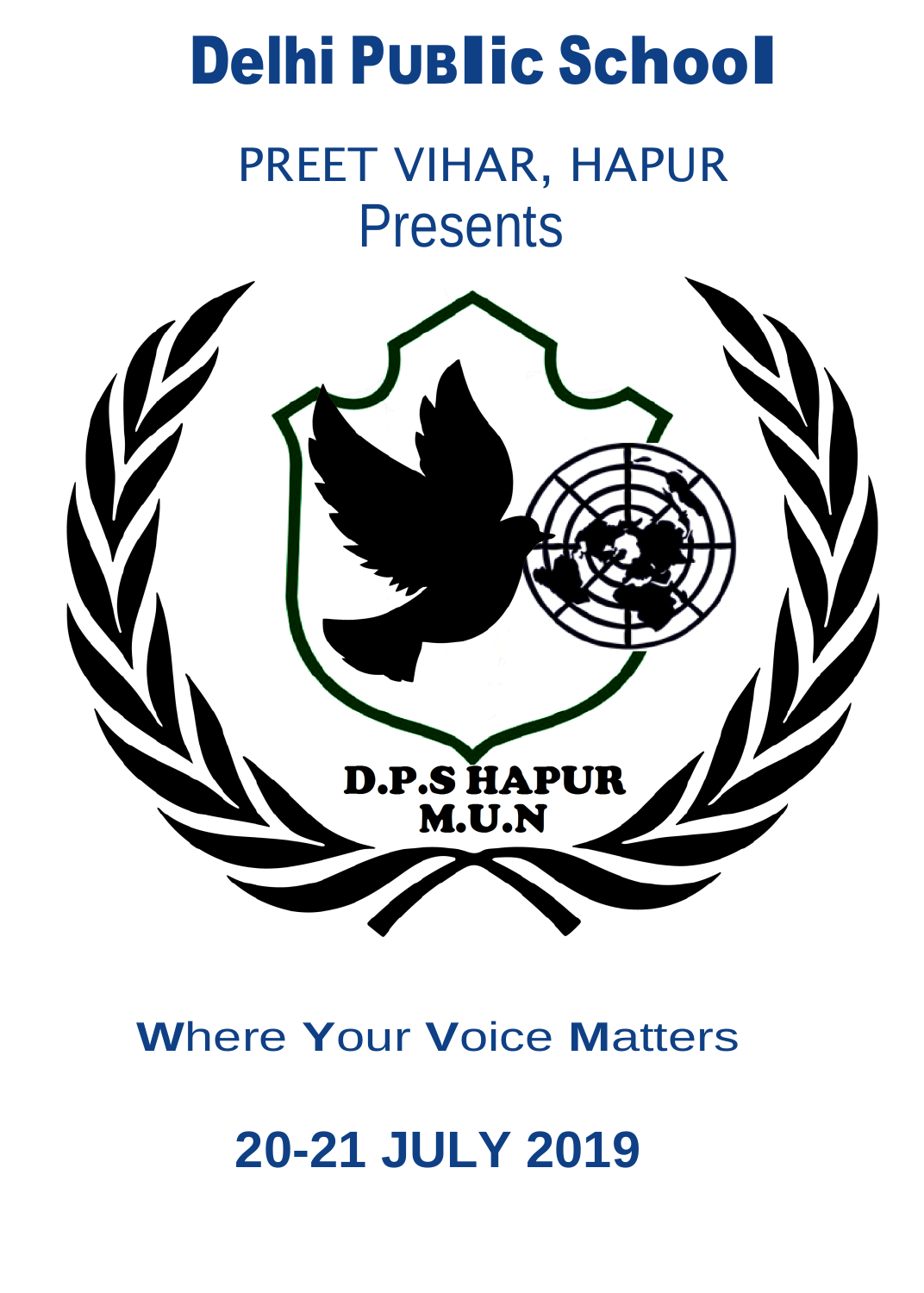



Delhi Public School, Preet Vihar, Hapur cordially invites you to the 2nd edition of the D.P.S Model United Nations Conference.

DPSHMUN '19 is a two-day conference simulating 4 committees such As United Nations Human Rights Council, All India Political Parties' Meet, NITI Aayog and European Union.

At DPSHMUN '19, participants take on the role of foreign diplomats – engaging in debate and crafting resolutions to resolve issues of national and international importance. Participants acquire multiple perspectives concerning regional and global issues, thereby developing deeper and broader understanding while serving a global community. They elicit a fresh perception of world-politics and world affairs, making use of the opportunity given to them to negotiate and hold dialogue with their adversaries.

Our motto, '**W**here **Y**our **V**oice **M**atters' represents the need of the hour. We at Delhi Public School, Hapur, always hope and strive for a world without differences. With this conference, we wish to take a small step towards spreading the message for unity, in which we believe.

We look forward to your wholehearted participation at D.P.S Hapur Model United Nations Conference 2019.

The Secretariat Delhi Public School Preet Vihar, Hapur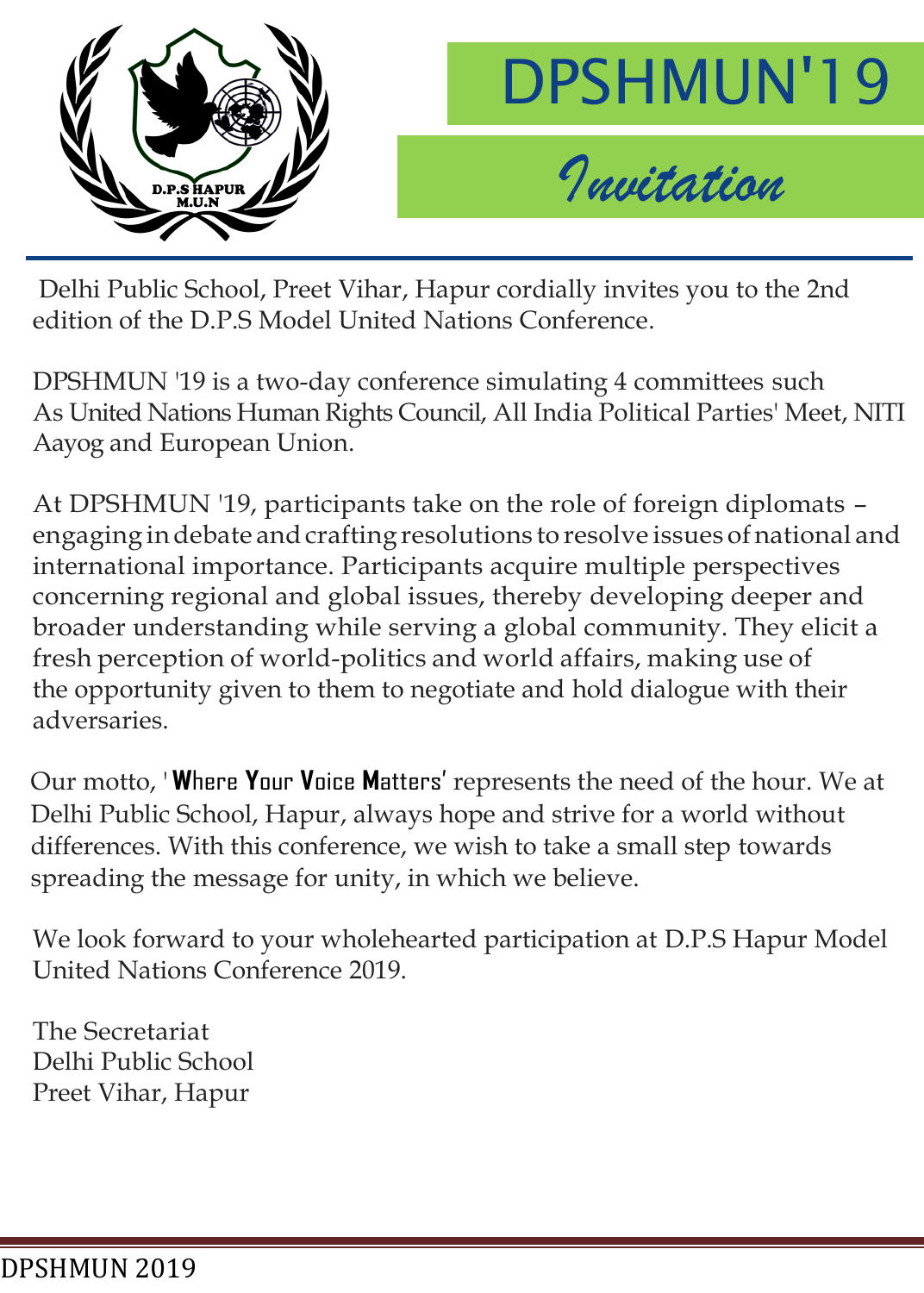



"The secret of change is to focus all of your energy, not in fighting the old, but on building the new."

The purpose of educating these young minds is for them to improve the lives of others and leave our community and world better than they found it. We believe that the mark of an educated mind is to entertain a thought, even if we do not fully accept it.

Model United Nations play an important role in the holistic growth and development of our young leaders. For good ideas and true innovation, we require interaction, conflicts, arguments and debates. To broaden our horizon, to connect, to analyze, to comprehend, to speak up, to respect and to unify, our leaders of tomorrow need to step out of the classroom and address pressing issues that our world faces today.

Through DPSHMUN'19, we hope to provide a unique opportunity to engage students in role-play, to be the real catalyst for change by creating open minds and presenting fresh ideas.



The focus will be on concrete solutions and ways to make our world a better and secure place to live in.

Dear delegates, I thank you for your commitment and wish you a stimulating conference,

With best wishes Mrs. Meena Anand ~Principal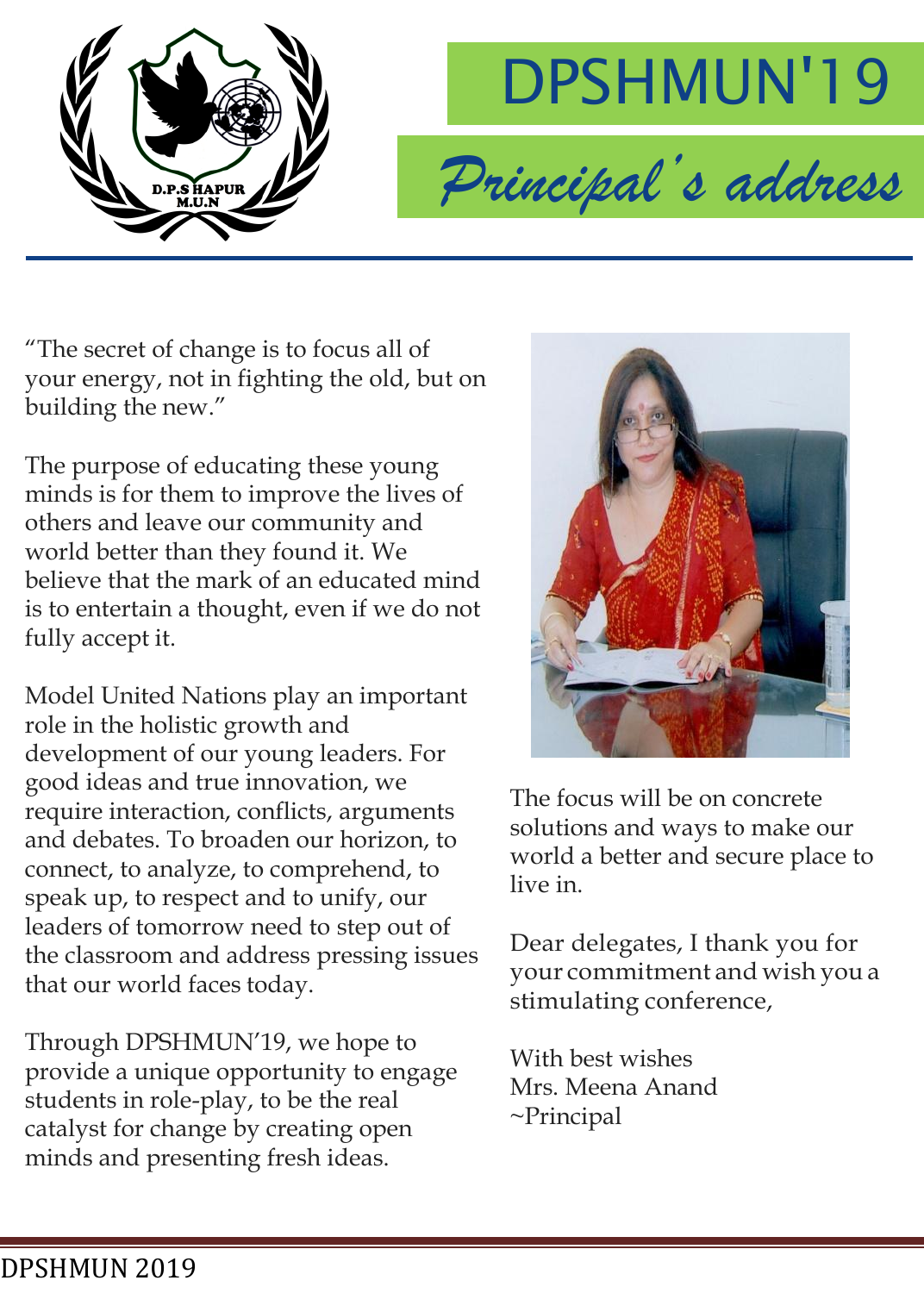



Warm greetings!

With immense pleasure and honour, I hereby take this opportunity to welcome you all to be a part of the most awaited and competitive MUN Conference of the year, Delhi Public School, Hapur Model United Nations Conference 2019.

The Conference opens various opportunities for delegates to discuss and debate and to find solutions for various significant issues as we aim at preparing them to become global ambassadors carrying the message of peace, brotherhood and unity all round the globe.

I assure that we at DPSHMUN'2019 will be able to provide all the participants with the most enriching experience along with a truckload of beautiful memories to cherish for a lifetime!

Regards, Tanishq Chugh Secretary General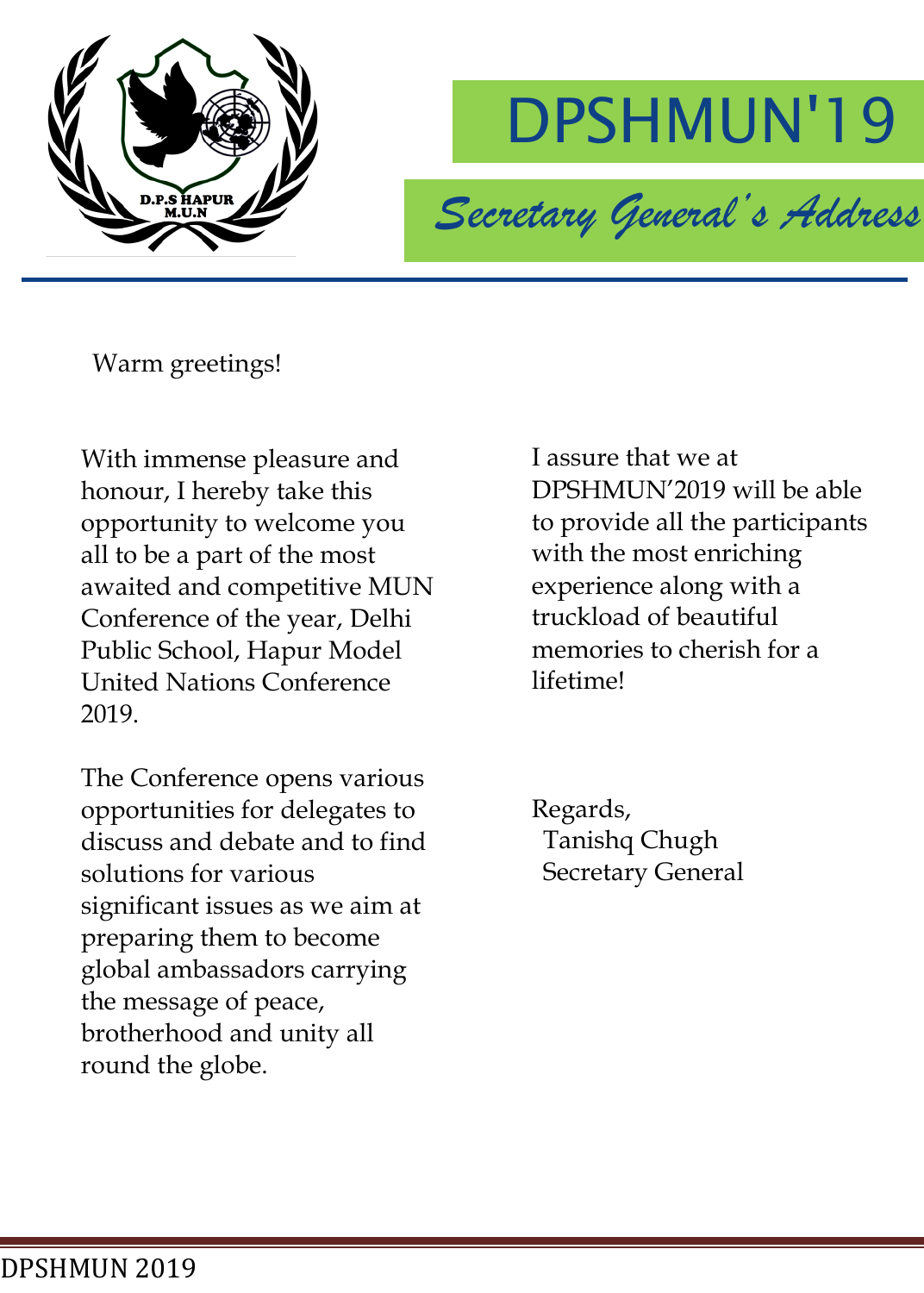



### **1)** ALL INDIA POLITICAL PARTIES MEET

**Agenda :** Resolution Of Kashmir Insurgency With Special Emphasis On Article 370 Of The Indian Constitution

## **2)** UNITED NATIONS HUMAN RIGHTS COUNCIL

**Agenda :** Media : Adding Fuel To The Fire Of Islamophobia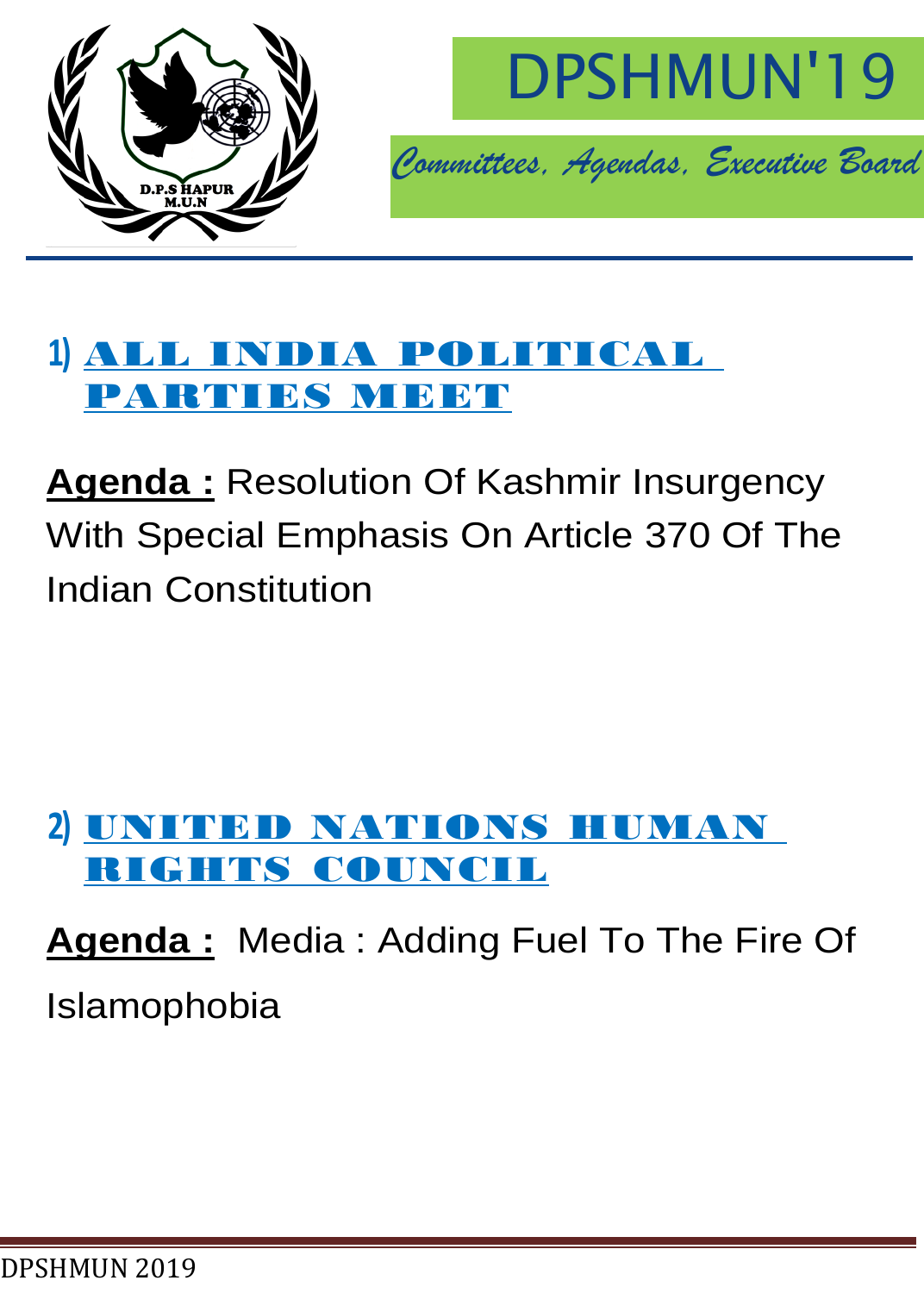



## **3)** NITI AAYOG

**Agenda :** Improving The Air Quality Index [AQI] Levels In The Metropolitian And Improving The Solid Waste Management System

### **4)** EUROPEAN COUNCIL

*Agenda : Refugee Crisis Situation*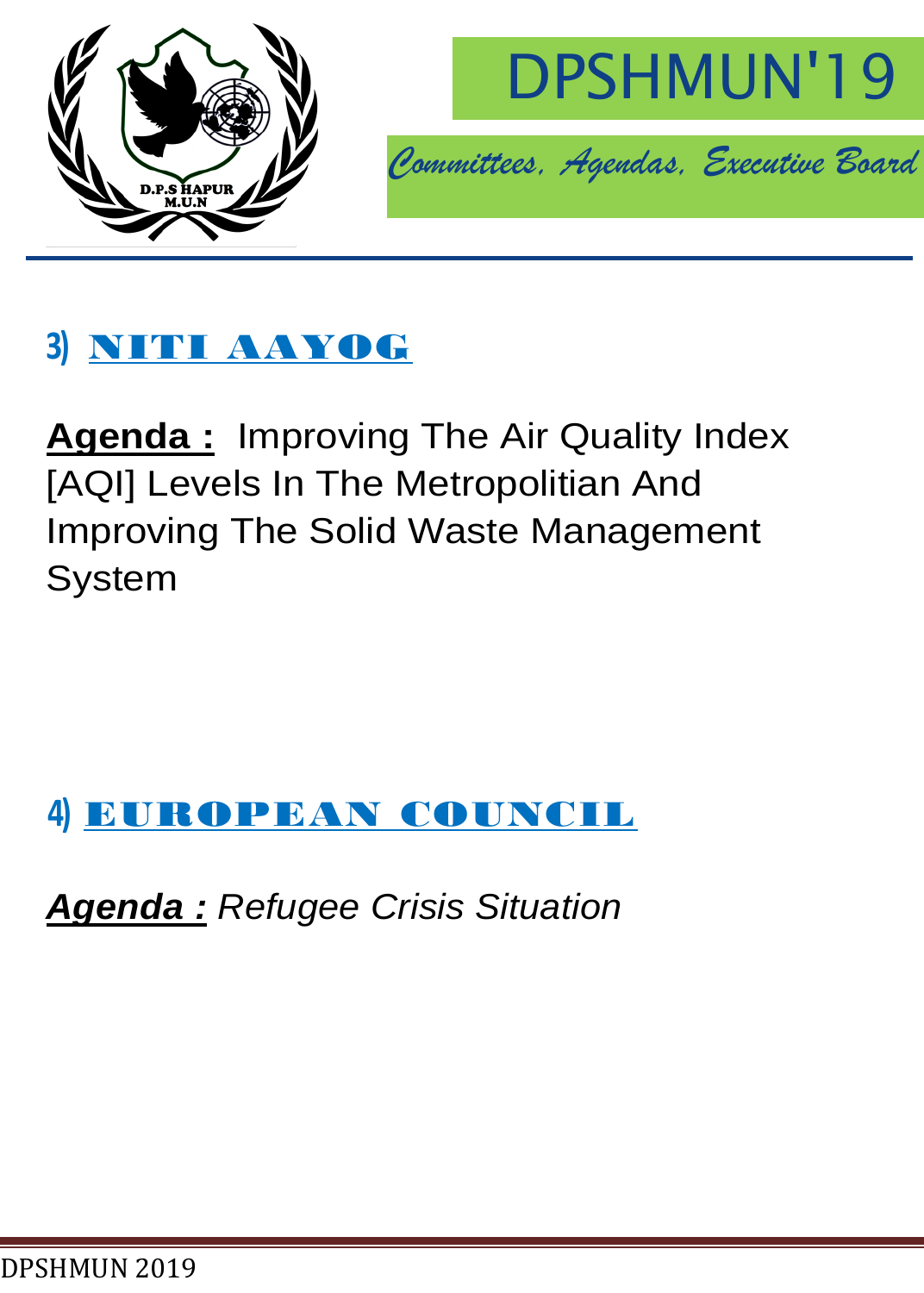



**V EN U E** Delhi Public School, Preet Vihar , HAPUR

#### **D A TE**

20 to 21 JULY, 2019.

#### **REGISTRATION FEE**

INR 900/- per delegate

#### **PAYMENT DETAILS**

#### • **Payments can be done by Cash at the school or can be Transferred by**

#### **N.E.F.T @DPS HAPUR (for acc no and IFSC code Contact Undersigned)**

• All payments will be non-refundable

#### **AWARDS AND CER TIF IC ATES**

Best Delegation: Given to the School Delegation which excels in all committees.

Best Delegate: Given to the outstanding delegate from each committee High Commendation: Given to consistent performers of each committee Special Mention: Given to promising delegates of each committee

#### **FOR FURTHER INFORMATION CONTACT :**

#### **E-MAIL – DPSHMUN@OUTLOOK.COM**

DPSHMUN 2019